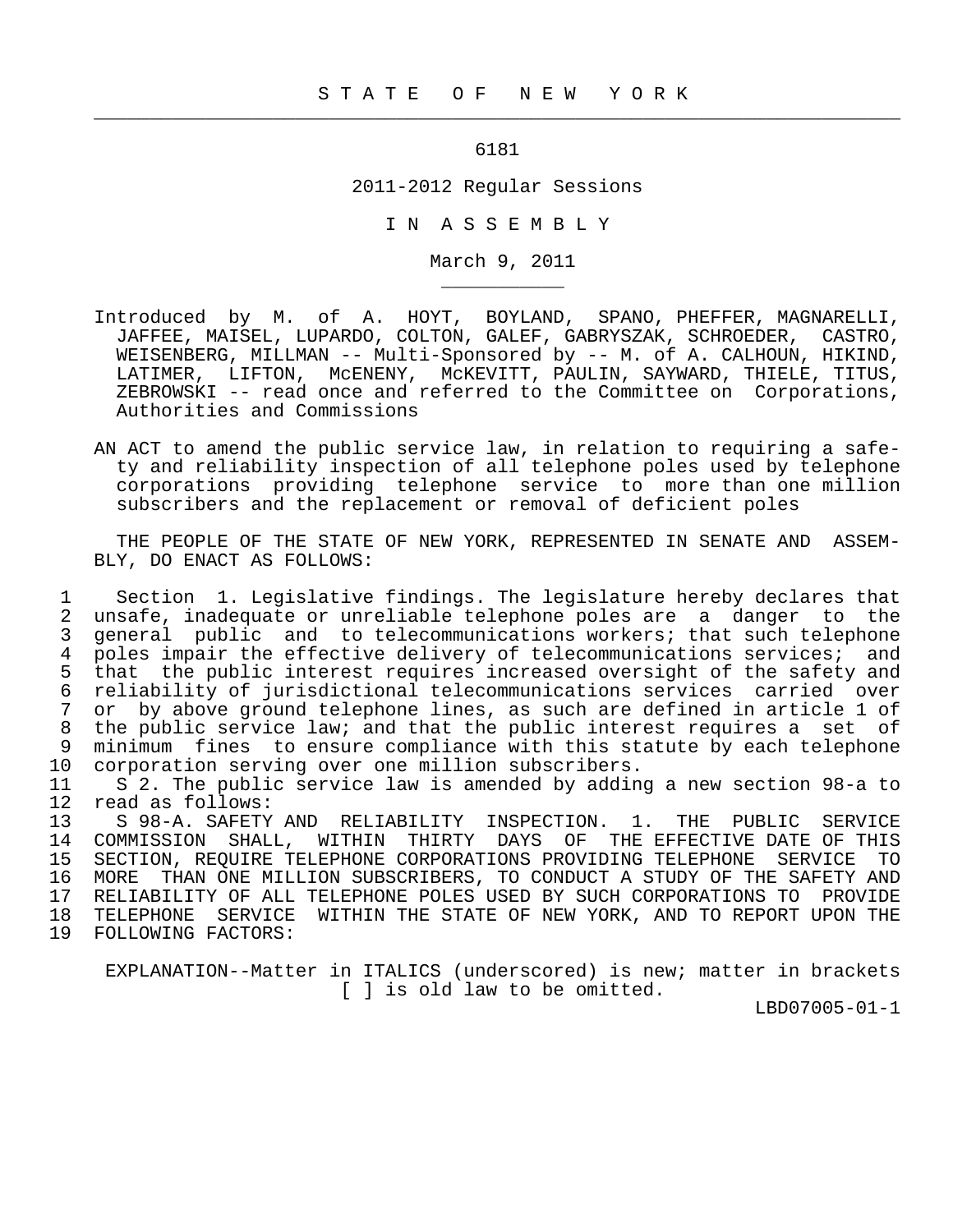A. 6181 2

1 (A) THE TOTAL NUMBER OF TELEPHONE POLES PER COUNTY;<br>2 (B) THE NUMBER OF TELEPHONE POLES WITHIN EACH COUNT 2 (B) THE NUMBER OF TELEPHONE POLES WITHIN EACH COUNTY THAT ARE SPLIT OR<br>3 SHATTERED FOR MORE THAN FIVE PERCENT OF THE LENGTH OF SUCH POLES; SHATTERED FOR MORE THAN FIVE PERCENT OF THE LENGTH OF SUCH POLES; 4 (C) THE NUMBER OF TELEPHONE POLES PER COUNTY THAT ARE SEVERED OR<br>5 PARTIALLY SEVERED FROM THEIR BASE; 5 PARTIALLY SEVERED FROM THEIR BASE;<br>6 (D) THE NUMBER OF TELEPHONE POLE; 6 (D) THE NUMBER OF TELEPHONE POLES PER COUNTY THAT ARE ATTACHED DIRECT- LY TO OTHER TELEPHONE POLES ("STRAPPED") BY MEANS OTHER THAN THE UTILITY 8 LINES CONNECTING SUCH POLES;<br>9 (E) THE NUMBER OF STRAPPED 9 (E) THE NUMBER OF STRAPPED POLES, OF WHICH EITHER OR BOTH POLES ARE 10 SPLIT OR SHATTERED FOR MORE THAN FIVE PERCENT OF THE LENGTH OF SUCH 11 POLES; 11 POLES;<br>12 (F); 12  $(F)$  ANY POLES THAT NO LONGER COMPLY WITH ANSI SAFETY STANDARD 05.1;<br>13 AND 13 AND<br>14 (( 14 (G) ANY TELEPHONE POLES FROM WHICH ALL ELECTRICAL, TELEPHONE AND CABLE 15 EQUIPMENT OR ELECTRICAL, TELEPHONE AND CABLE LINES HAVE BEEN PREVIOUSLY<br>16 REMOVED FROM THE POLES AND TO WHICH NO NEW TELEPHONE, ELECTRICAL OR 16 REMOVED FROM THE POLES AND TO WHICH NO NEW TELEPHONE, ELECTRICAL OR<br>17 CABLE PLANT AND EOUIPMENT HAS BEEN ATTACHED FOR AT LEAST THIRTY DAYS. 17 CABLE PLANT AND EQUIPMENT HAS BEEN ATTACHED FOR AT LEAST THIRTY DAYS.<br>18 2. TELEPHONE POLES IDENTIFIED IN SUBDIVISIONS (B), (C), (D), (E), 18 2. TELEPHONE POLES IDENTIFIED IN SUBDIVISIONS (B), (C), (D), (E), (F)<br>19 AND (G) OF SUBDIVISION ONE OF THIS SECTION SHALL BE PRESUMED. TO BE NO 19 AND (G) OF SUBDIVISION ONE OF THIS SECTION SHALL BE PRESUMED TO BE NO<br>20 LONGER SAFE, ADEOUATE OR RELIABLE FOR TELECOMMUNICATIONS SERVICE AND AN 20 LONGER SAFE, ADEQUATE OR RELIABLE FOR TELECOMMUNICATIONS SERVICE AND AN 21 ENDANGERMENT TO THE GENERAL PUBLIC AND TELECOMMUNICATIONS WORKERS. AND 21 ENDANGERMENT TO THE GENERAL PUBLIC AND TELECOMMUNICATIONS WORKERS, AND<br>22 SHALL BE SUBJECT TO SUCH STANDARDS FOR REPLACEMENT OF UNSAFE POLES, OR 22 SHALL BE SUBJECT TO SUCH STANDARDS FOR REPLACEMENT OF UNSAFE POLES, OR<br>23 FINES, OR BOTH, AS MAY BE REOUIRED BY THIS SECTION. 23 FINES, OR BOTH, AS MAY BE REQUIRED BY THIS SECTION.<br>24 3. THE TELEPHONE POLE SAFETY AND RELIABILITY STUD 24 3. THE TELEPHONE POLE SAFETY AND RELIABILITY STUDY REQUIRED BY THIS<br>25 SECTION SHALL BE COMPLETED BY EACH TELEPHONE CORPORATION SERVING MORE 25 SECTION SHALL BE COMPLETED BY EACH TELEPHONE CORPORATION SERVING MORE 26 THAN ONE MILLION SUBSCRIBERS WITHIN SIXTY DAYS OF THE EFFECTIVE DATE OF<br>27 THIS SECTION. THE TELEPHONE POLE SAFETY AND RELIABILITY STUDY REOUIRED 27 THIS SECTION. THE TELEPHONE POLE SAFETY AND RELIABILITY STUDY REQUIRED<br>28 BY THIS SECTION SHALL CONTAIN SUCH TELEPHONE CORPORATION'S PLAN (THE 28 BY THIS SECTION SHALL CONTAIN SUCH TELEPHONE CORPORATION'S PLAN (THE 29 "CORRECTIVE PLAN") FOR REPLACING, WITHIN ONE HUNDRED TWENTY DAYS OF THE 29 "CORRECTIVE PLAN") FOR REPLACING, WITHIN ONE HUNDRED TWENTY DAYS OF THE 30 ISSUANCE OF SUCH REPORT (THE CORRECTIVE PLAN "COMPLETION DATE"), ALL 31 POLES SPLIT OR SHATTERED FOR MORE THAN FIVE PERCENT OF THE LENGTH OF 32 SUCH POLES, ALL 32 SUCH POLES, ALL POLES SEVERED OR PARTIALLY SEVERED FROM THEIR BASE, ALL 33 POLES THAT ARE STRAPPED DIRECTLY TO OTHER TELEPHONE POLES, ALL POLES 34 FROM WHICH ALL ELECTRICAL, TELEPHONE AND CABLE EQUIPMENT OR ELECTRICAL,<br>35 TELEPHONE AND CABLE LINES HAVE BEEN PREVIOUSLY REMOVED FROM THE POLES 35 TELEPHONE AND CABLE LINES HAVE BEEN PREVIOUSLY REMOVED FROM THE POLES 36 AND TO WHICH NO NEW TELEPHONE, ELECTRICAL OR CABLE PLANT AND EQUIPMENT 37 HAS BEEN ATTACHED FOR AT LEAST THIRTY DAYS, (COLLECTIVELY, "UNSAFE" 38 POLES). 38 POLES).<br>39 4. UP 39 4. UPON ITS COMPLETION, THE TELEPHONE POLE SAFETY AND RELIABILITY<br>40 STUDY REOUIRED BY THIS SECTION SHALL BE SUBMITTED AS A REPORT, BY EACH 40 STUDY REQUIRED BY THIS SECTION SHALL BE SUBMITTED AS A REPORT, BY EACH<br>41 TELEPHONE CORPORATION SERVING MORE THAN ONE MILLION SUBSCRIBERS TO THE 41 TELEPHONE CORPORATION SERVING MORE THAN ONE MILLION SUBSCRIBERS TO THE 42 PUBLIC SERVICE COMMISSION, THE GOVERNOR, THE TEMPORARY PRESIDENT OF THE 42 PUBLIC SERVICE COMMISSION, THE GOVERNOR, THE TEMPORARY PRESIDENT OF THE 43 SENATE. THE SPEAKER OF THE ASSEMBLY, AND THE CHAIR OF BOTH THE SENATE 43 SENATE, THE SPEAKER OF THE ASSEMBLY, AND THE CHAIR OF BOTH THE SENATE<br>44 AND ASSEMBLY STANDING COMMITTEES ON CORPORATIONS, AUTHORITIES AND 44 AND ASSEMBLY STANDING COMMITTEES ON CORPORATIONS, AUTHORITIES AND COMMISSIONS. 46 THE STUDY TO BE COMPLETED BY THE TELEPHONE CORPORATION SHALL INCOR-<br>47 PORATE REPORTS OF POLES NON COMPLIANT WITH THE FACTORS IDENTIFIED IN 47 PORATE REPORTS OF POLES NON COMPLIANT WITH THE FACTORS IDENTIFIED IN<br>48 SUBDIVISION ONE OF THIS SECTION PROVIDED TO THE TELEPHONE CORPORATION BY 48 SUBDIVISION ONE OF THIS SECTION PROVIDED TO THE TELEPHONE CORPORATION BY 49 MEMBERS OF THE GENERAL PUBLIC, TELEPHONE CORPORATION UNIONS, AND LOCAL, 40 (SALL) 50 MUNICIPAL, COUNTY, AND STATE GOVERNMENT AND AGENCIES.<br>51 6. ALL TELEPHONE POLES IDENTIFIED AS UNSAFE OR NONC 51 6. ALL TELEPHONE POLES IDENTIFIED AS UNSAFE OR NONCOMPLIANT WITH ANSI 52 SAFETY STANDARD O5.1, IN THE CORRECTIVE PLAN REQUIRED IN THE TELEPHONE 53 POLE SAFETY AND RELIABILITY STUDY, SHALL BE REPLACED BY THE TELEPHONE 54 CORPORATION OWNING SUCH POLES, WITHIN ONE HUNDRED TWENTY DAYS OF THE 55 ISSUANCE OF SUCH REPORT.